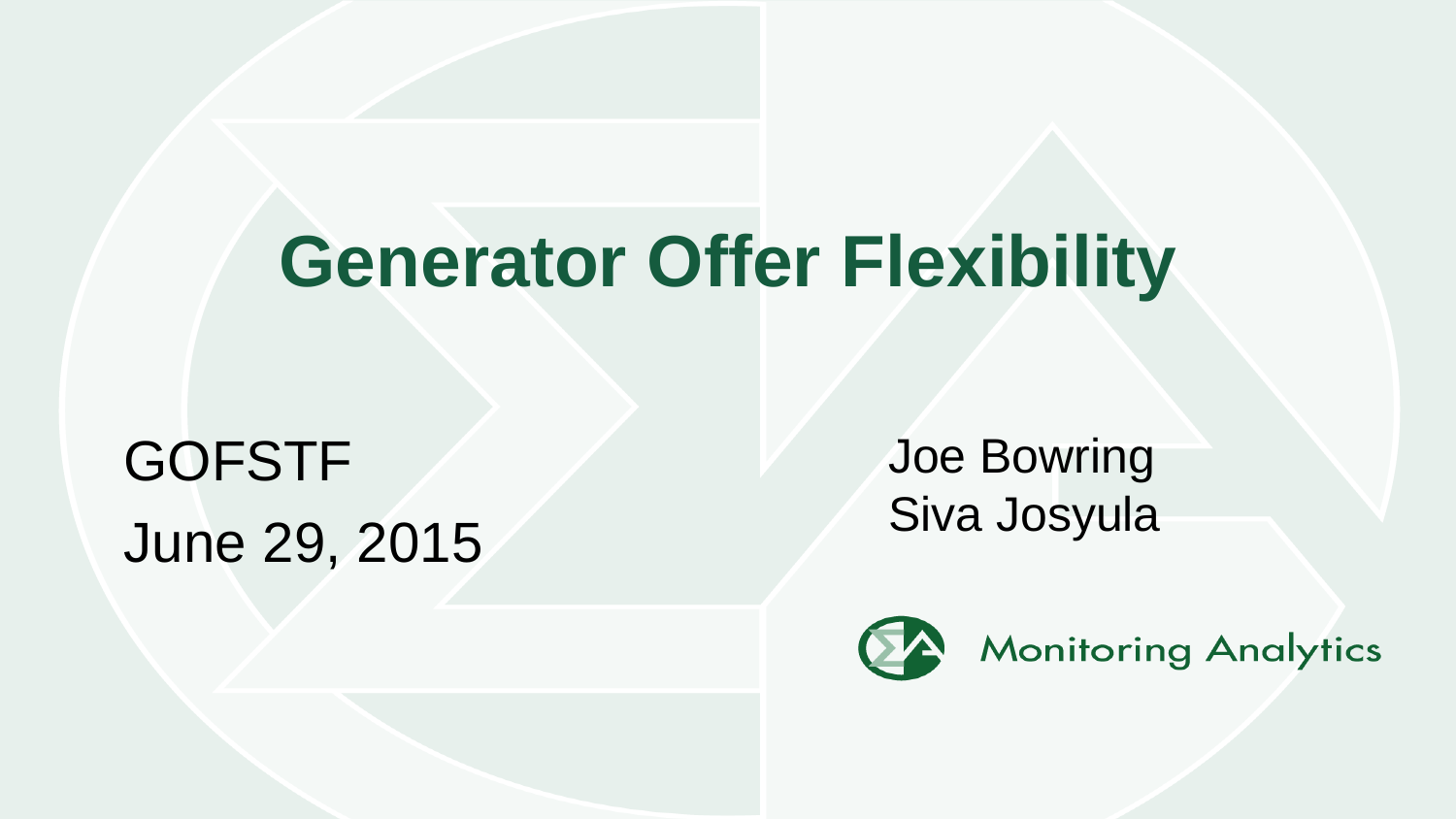## **Objective**

- **Accurate reflection of costs in generator offers including incremental, no load and start costs**
	- **DA:** 
		- <sup>o</sup> **Gas costs may vary based on timing of gas day using current day nomination cycles**
	- **RT:** 
		- <sup>o</sup> **Gas costs may vary based on gas nomination cycles and market conditions**
- **Ensure that market power mitigation rules reflect changes in offers**
- **Ensure that uplift rules reflect appropriate offers**





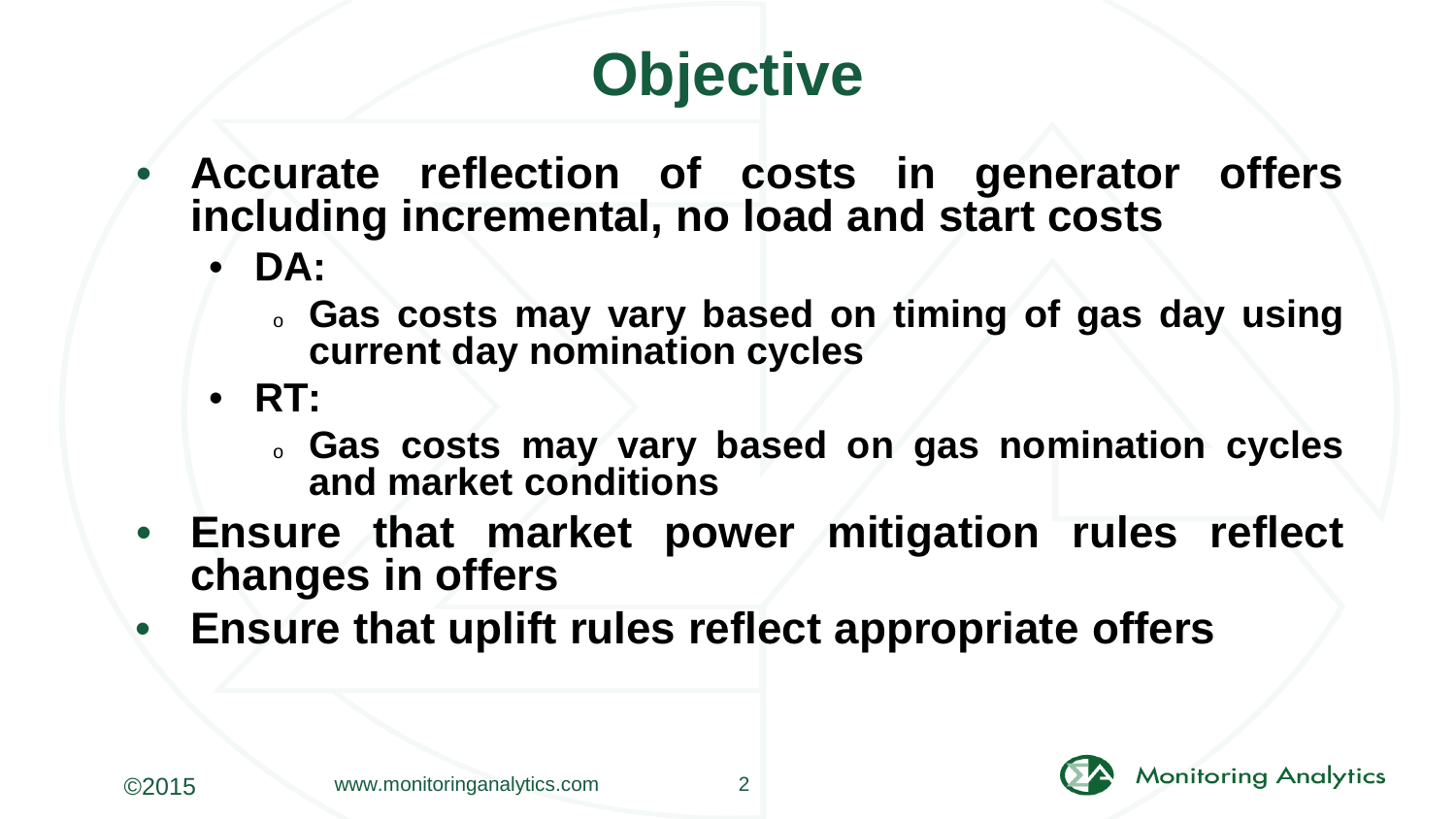### **MMU Proposal**

- **1. Gas fired generators only**
- **2. Fuel cost components of offers only**
	- **No change to any other components of cost based schedules or price based schedules**
	- **Change in price based schedules cannot exceed change in cost based schedules**

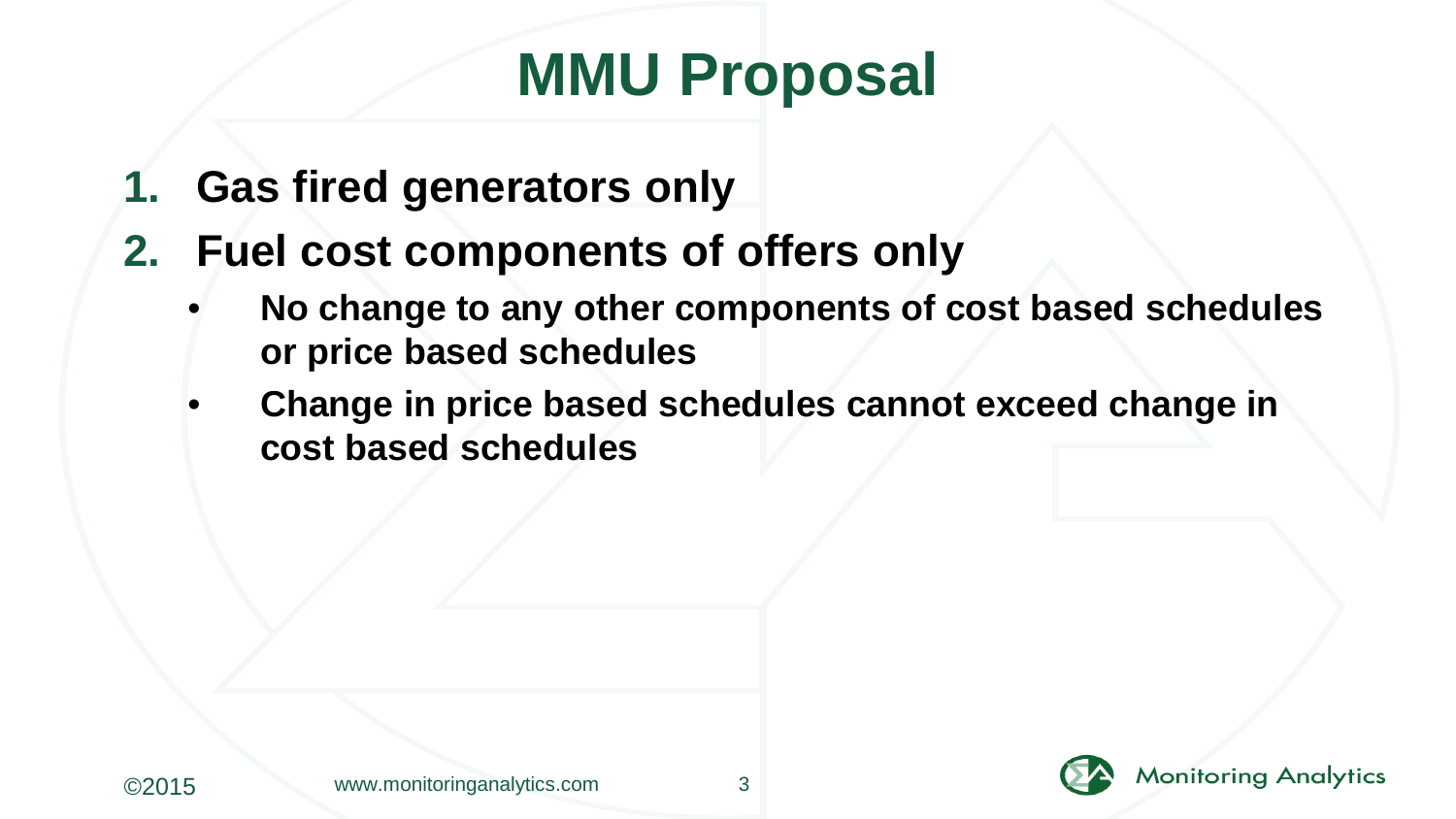### **MMU Proposal**

- **3. Fuel cost policy must be updated**
	- **Must be filed with the MMU and approved prior to having the ability to update offers in RT or submitting hourly offers in DA**
	- **Must specify reproducible algorithm for determining fuel cost including the source(s) of fuel costs and any appropriate delivery adders**
	- **Goal is to permit flexible offers and after the fact documentation and verification**
	- **Must submit data on heat rates, VOM, start costs and no load costs and any other components of cost based offers**



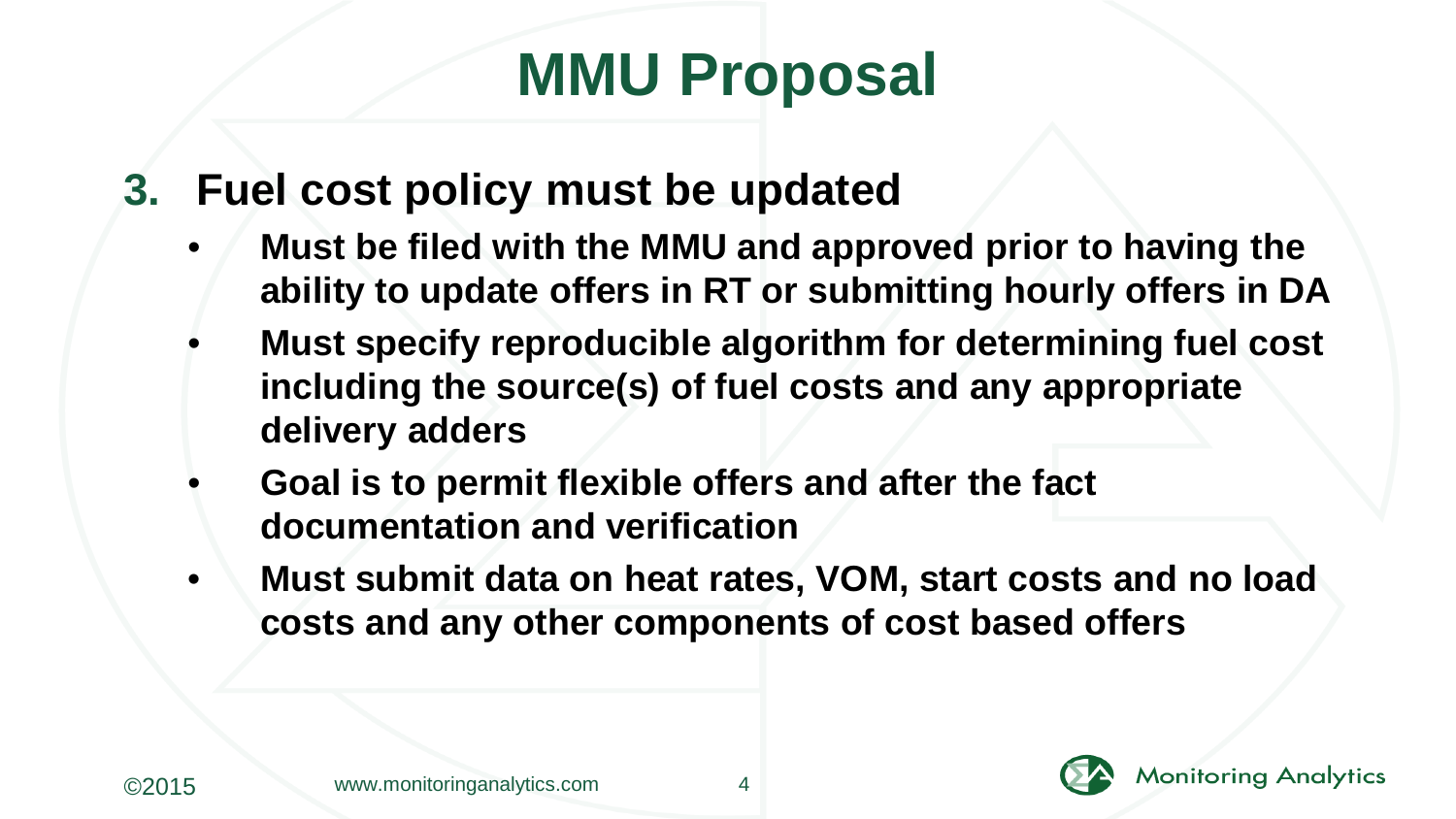### **MMU Proposal**

- **4. Operating parameters may not be changed hourly**
	- **Minimum Run Time**
	- **Minimum Down Time**
	- **Max Daily Starts**
	- **Max Weekly Starts**
	- **Turn Down Ratio (Economic Max/Economic Min)**
	- **Start Time**



**Monitoring Analytics**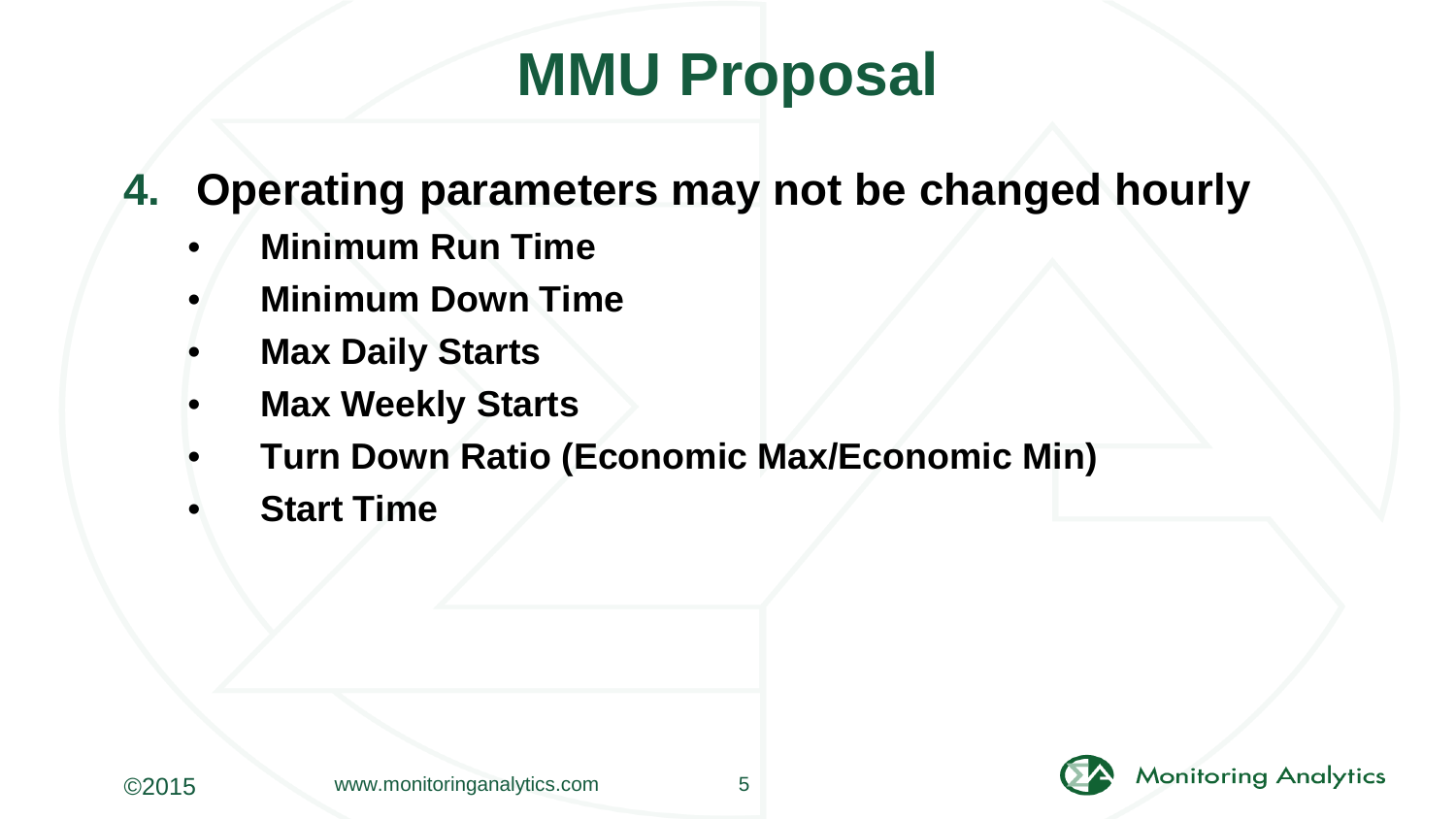### **Example**

- **Sample cost based offer data:** (terms defined in M15)
	- Performance Factor (PF) = 1.04 (Actual fuel consumed/theoretical fuel consumed)
	- Total fuel related costs (TFRC) (\$/MBtu) = fuel cost + delivery cost + emissions cost + maintenance adder\*
	- Cost based offer(\$/MWh) = Incremental Heat Rate x TFRC x PF
	- Due to an increase in gas costs only (not other components), TFRC increases from \$2.00/MBtu to \$2.50/MBtu.

|                              | Incremental          | <b>Original Cost Updated Cost</b><br>based | based          |                   |
|------------------------------|----------------------|--------------------------------------------|----------------|-------------------|
| <b>Offer curve Heat Rate</b> |                      | Incremental                                | Incremental    | <b>Difference</b> |
|                              | MW points (MBtu/MWh) | Offer (\$/MWh)                             | Offer (\$/MWh) | (\$/MWh)          |
| 20                           | 7                    | 14.6                                       | 18.2           | 3.6               |
| 40                           | 7.6                  | 15.8                                       | 19.8           | 4.0               |
| 60                           | 8.2                  | 17.1                                       | 21.3           | 4.2               |
| 80                           | 9                    | 18.7                                       | 23.4           | 4.7               |
| 100                          | 10.6                 | 22.0                                       | 27.6           | 56                |
|                              |                      |                                            |                |                   |

\*Maintenance adder included in TFRC only for certain technology types; refer to M15

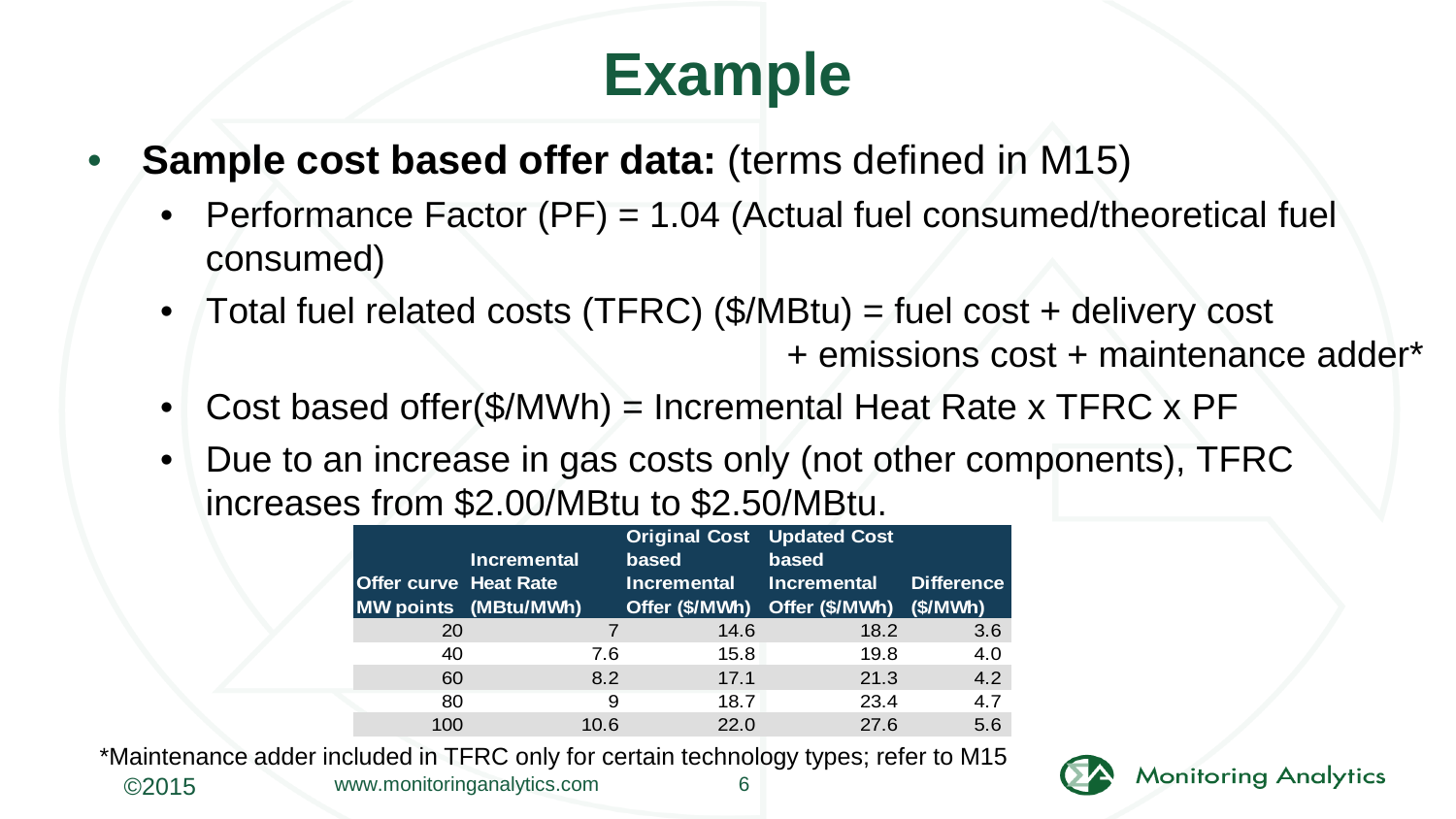#### **Example**



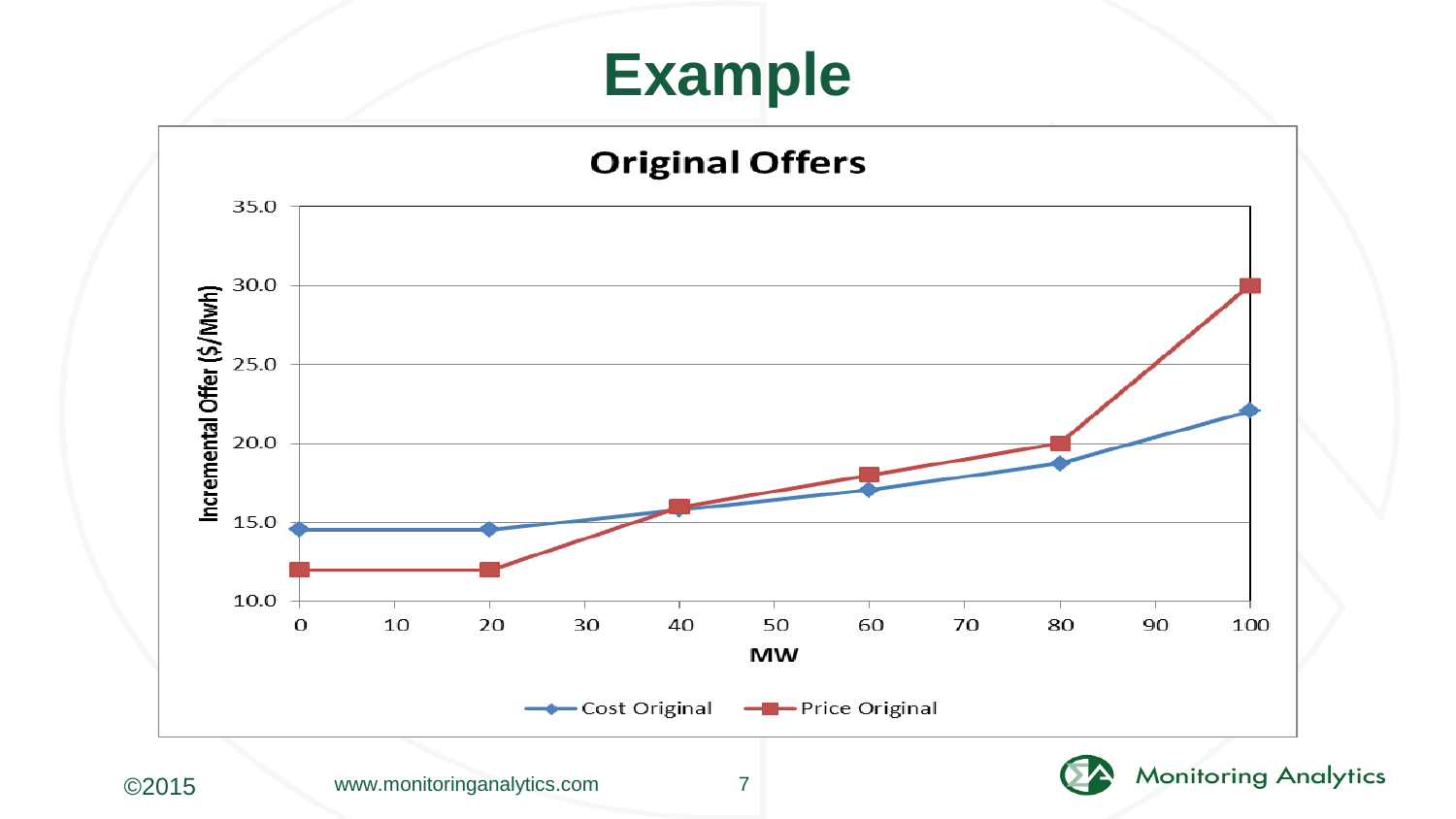#### **Fuel Cost Increase – Cost Schedule Update**

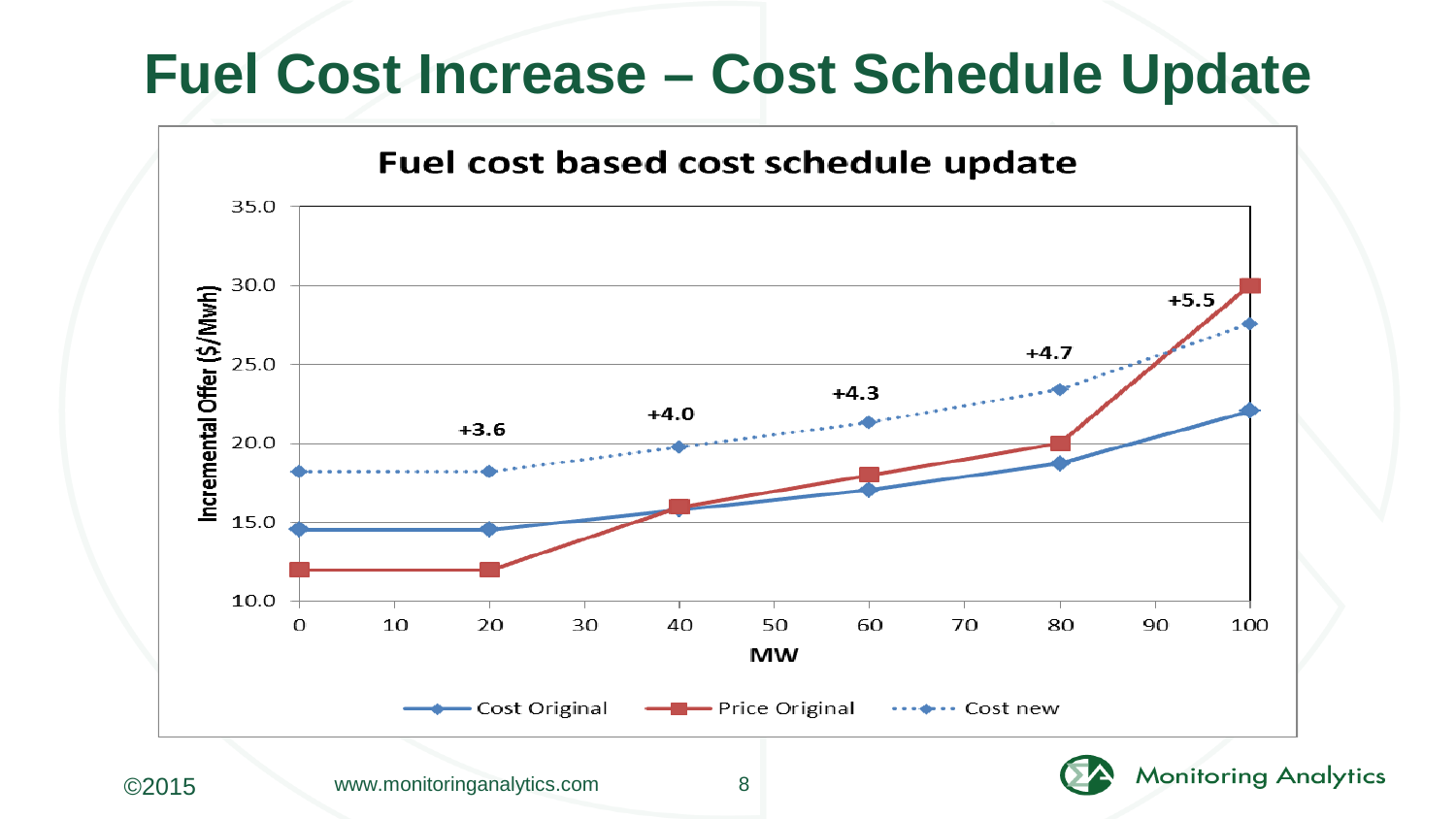#### **Price Schedule Update**



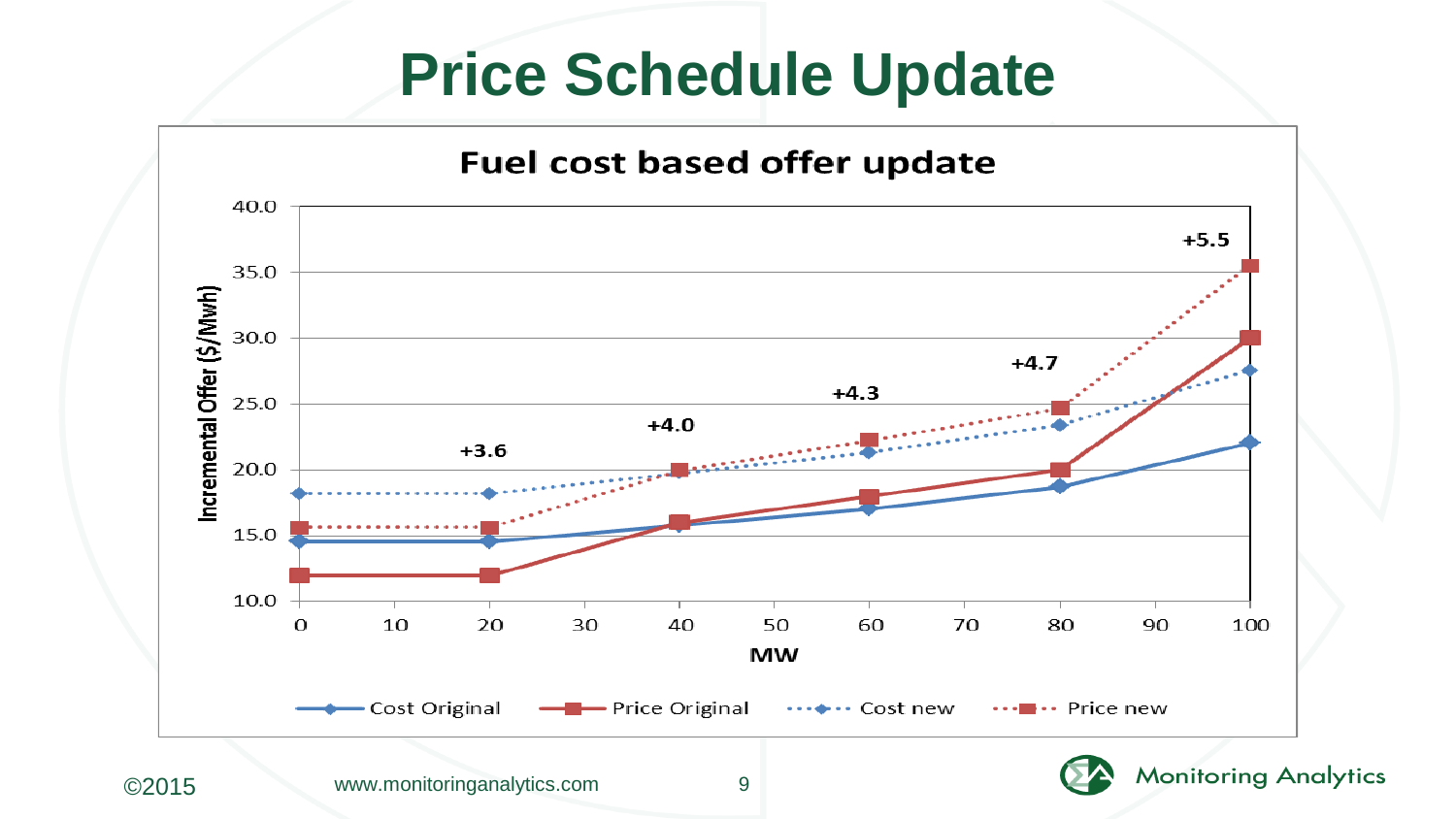### **DA Market Power Mitigation Issues**

- **Current:**
	- **If an owner fails TPS test, lower cost schedule (of the one cost and one price schedule for the day) selected based on the total cost of commitment**
- **Proposed:**
	- **TPS calculation needs to be updated to:**
		- <sup>o</sup> **Use schedules for each hour for total cost of commitment calculation**
		- <sup>o</sup> **Commit resources based on evaluation of lower cost schedules by hour to minimize commitment cost.**
		- <sup>o</sup> **If a resource owner fails TPS test, then lower cost schedule selected by hour**



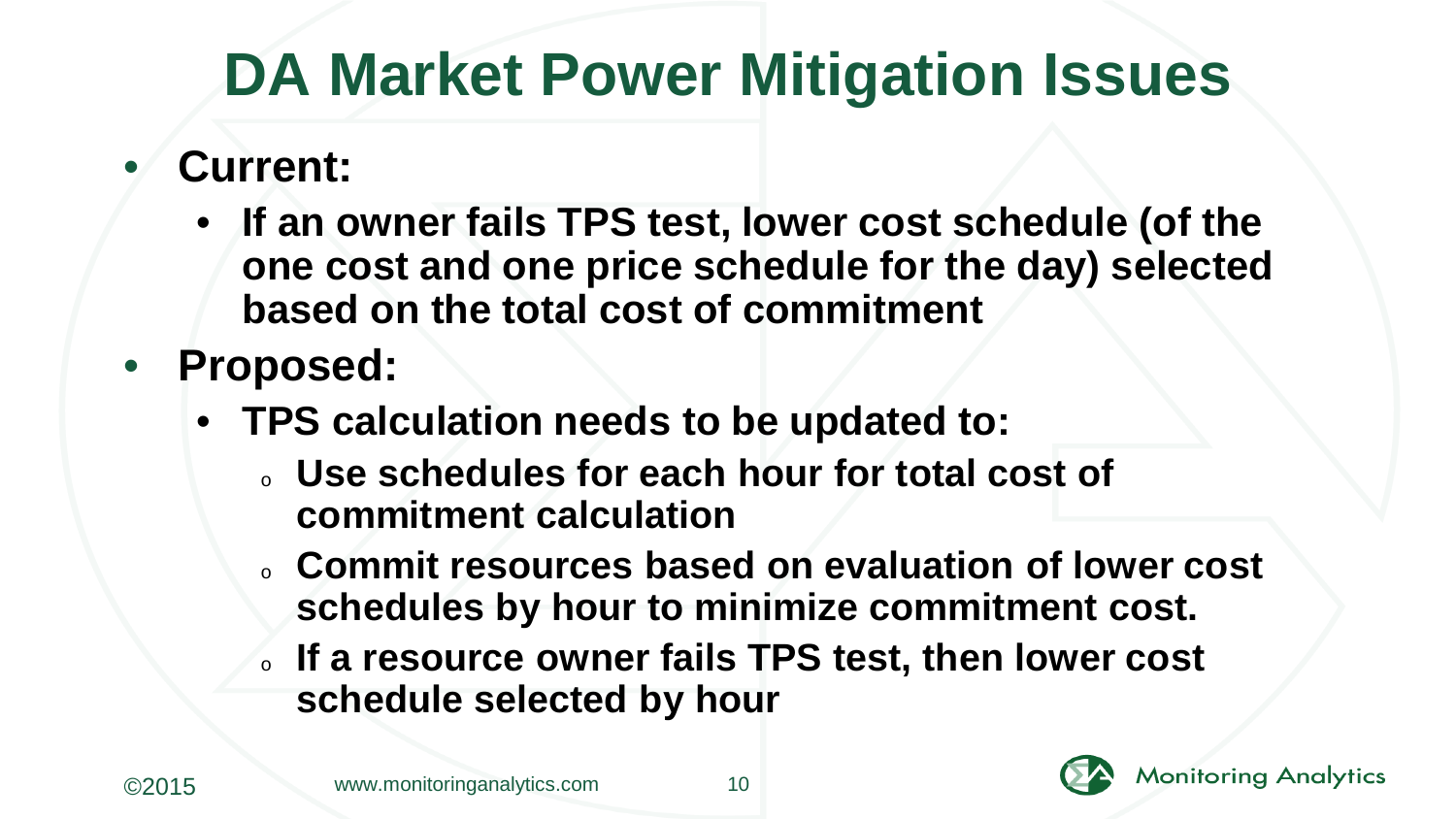### **RT Market Power Mitigation Issues**

- **Current:**
	- **Resources ramped up for transmission relief, that are already committed (in DA or RT), are not offer capped when owner fails TPS test**
		- <sup>o</sup> **Fixed daily offers are part of mitigation mechanism**
		- offer capping in RT only for units that can start quickly **enough**
- **Proposed:**
	- **All resources offered by owners that fail TPS test should be offer capped if they update offers, regardless of prior status**
	- **TPS test results should be based on effective schedules for relevant time period**